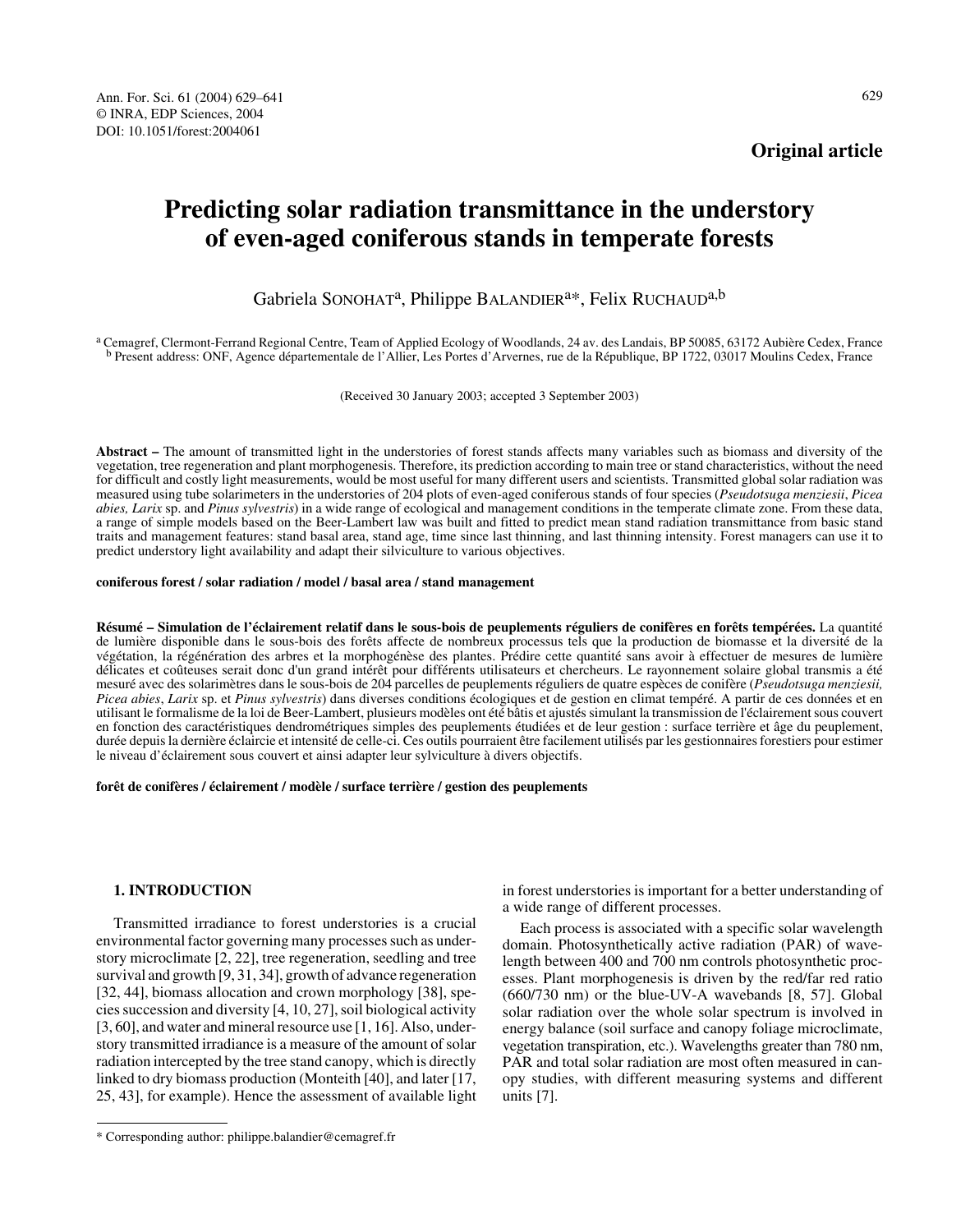Forest canopies modify the flux density, spatial distribution and spectral characteristics of incident solar irradiance according to the geometric, optical and physiological properties of the canopy. For the same tree species, radiation transmission through the canopy can be very different according to stand structure. The various forest operations, particularly thinning, will modify radiation transmission, which in turn will modify tree growth and development along with other processes such as those involved in plant diversity and soil biology. As transmitted radiation directly controls fundamental processes in the forest understory, quantifying this variable is often more efficient to adapt silvicultural operations to meet different objectives [5], than the simple knowledge of basal area per se for example.

Solar radiation transmission measurement under a tree canopy is not easy and needs accurate equipment and methods, generally a large number of sensors and can be complicated by spatial and temporal variability of transmitted radiation [7, 51, 64]. Hence because of their technical complexity, reports of direct measurements of transmitted solar radiation under forest stands are scant (e.g. [45, 50, 52, 58, 59]). An easy indirect method for adequate estimation of canopy transmittance would thus be a useful tool for scientific and forest management purposes.

Numerous surrogate methods to estimate understory solar radiation transmittance have been proposed, including empirical or process-based forest light models [56]. Empirical models relate light behavior to canopy or tree characteristics such as stand density, crown closure percentage, site index [32, 35], basal area (e.g. [24, 28]), and combinations of tree size and distance [11, 30]. These models provide a statistical measure of the influence of stand or individual tree characteristics on solar radiation interception, but have limited predictive value for ecological conditions where data are not available. Theoretically, process-based radiation models can describe and predict light regime in any forest stand (e.g., [37] for agroforestry systems), but the large amount of data required to describe canopy structure and leaf properties precludes their routine use and most of them are so complex that they are unusable for practitioners such as forest managers [51].

A practical compromise is provided by semi-empirical process-oriented models, which adjust relationships describing light behavior as a function of stand traits, based on fundamental laws for light interception in plant canopies. Most forest radiation models are included in this class, with a wide range of stand structure complexity, from even-aged homogeneous stands (e.g., [20]) to heterogeneous, mixed, uneven-aged ones (e.g., [15]). More complex models can require a large number of parameters (e.g., 30 parameters in [67]) or a large amount of data for spatially explicit or individual-based approaches (e.g., [15, 18]). Two main assumptions are generally made: the first one assumes that geometrical and/or physiological stand/tree characteristics are synthetic indicators of environment-driven processes, and this makes it possible empirically to replace unknown ecological mechanisms by canopy trait relationships (e.g., in [49], site effects are described by a nonlinear allometric model). The second main assumption is that the light interception process is driven by canopy foliage amount, so leaf area or leaf biomass becomes a model key variable. Consequently, a preferred empirical approach is to link easy-to-measure stand characteristics to leaf area, which is difficult to measure directly. Foliage area is thus expressed as a function of sapwood area, basal area, stem diameter, tree and crown size, etc. (e.g. [55, 66]).

Our aim was therefore (i) to assess, by direct measurements, understory radiative environment in coniferous stands of Douglas fir (*Pseudotsuga menziesii* (Mirbel) Franco), Norway spruce (*Picea abies* (L.) Karsten), larch (*Larix decidua* Miller, *Larix* × *eurolepis* A. Henry and *Larix kaempferi* (Lindley) Carrière) and Scots pine (*Pinus sylvestris* L.) in a wide range of ecological and management conditions in the temperate climate zone, and (ii) to propose a simple model to predict mean stand radiation transmittance, founded on basic stand traits and management features, and therefore easy to use by forest managers. As we were interested in characterizing the light environment not only for its PAR component or morphogenetic effects but also for its energy budget component, we measured global solar radiation transmittance. We also wanted to characterize mean radiation transmittance under trees at the stand level and not at a smaller scale.

# **2. MATERIALS AND METHODS**

#### **2.1. Site and stand characteristics**

Four coniferous species, Douglas fir (*Pseudotsuga menziesii* (Mirbel) Franco), Norway spruce (*Picea abies* (L.) Karsten), larch (*Larix decidua* Miller, *Larix* × *eurolepis* A. Henry, and *Larix kaempferi* (Lindley) Carrière) and Scots pine (*Pinus sylvestris* L.) were studied. Light measurements were carried out in France and Belgium on a total of 46 stands in different sites; 9 for Douglas-fir, 5 for Norway spruce, 11 for larch and 21 for Scots pine. On these sites, a total of 204 plots were measured; 54, 41, 49 and 60 for Douglas fir, Norway spruce, larch and Scots pine respectively. Sites presented well-contrasted ecological, and climatologic characteristics, with latitude ranging between 45° N and 50° N, and altitude between 145 m and 1250 m. According to measurement dates and site latitude, solar elevation at noon ranged between 45° and 68°. The stands also had different age and thinning histories. Stands were all even-aged and generally monospecific. None contained more than 20% of trees of other species. Analysis was thus possible by species.

Frequency distributions of main stand characteristics are shown in Figure 1, giving the validity range of this study. Stand ages ranged from 18 to 31, 20 to 36, 10 to 92 and 22 to 96 years for respectively Douglas fir, Norway spruce, larch and Scots pine. Only larch and Scots pine had stand ages above 50 years; 7 stands for larch (at the same age of 92 years) and 20 stands for Scots pine, i.e., a proportion of 13% of all the stands studied.

The stands were not all thinned. For stands that were thinned (42 for Douglas fir, 37 for Norway spruce, and 28 for larch, thus 107 stands in total), the time since last thinning ranged between 1 and 15 years, with a sharply decreasing frequency for the highest values. Only two old larch stands presented a value of 31 years for time since last thinning. No information on Scots pine stand thinning was available, and so pine was not included in the analysis with this variable.

Thinning intensity (expressed as ratio of basal area decrease to initial basal area) was available only for 28 Douglas fir stands, 26 Norway spruce stands and 21 larch stands. 94% of values were grouped between 0.25 and 0.65 of the stand basal area value before thinning.

#### **2.2. Measurements**

#### *2.2.1. Light measurements*

Solar irradiation was measured under the canopy of each plot (i.e., a surface area between 500 and 1600  $\text{m}^2$ ) using tube solarimeters of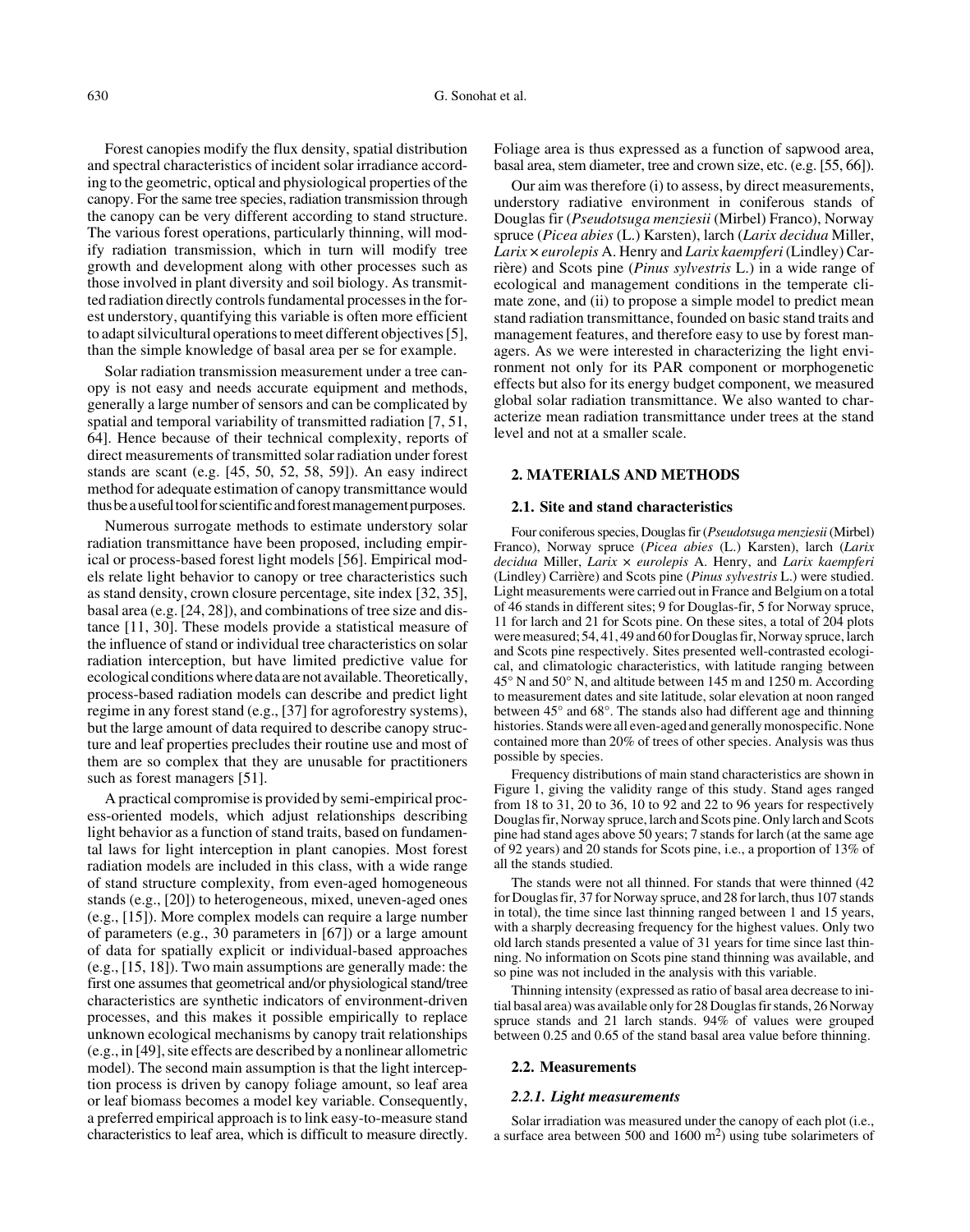

**Figure 1.** Frequency distributions of main stand characteristics and of measured transmittance values, by species.

length 1.0 m (TSL tube solarimeters, Delta-*T* devices Ltd, Burwell, UK). Tube solarimeters measure incoming short-wave radiation between 300 and 3000 nm, which corresponds to global solar radiation. As we wanted to characterize mean irradiation under trees at the stand or part-stand level and not at a smaller scale, 1 m long solarimeters were more suitable than point sensors as they integrate the local variations of irradiation. Moreover, when the tree cover is rather heterogeneous, linear sensors give better results than point sensors in predicting mean irradiation [54]. In order to integrate spatial variability, which can be high (variation coefficient sometimes  $> 20\%$ , [6, 51]), 4 to 8 sensors were placed in different points of the same stand, and the measurements were averaged to characterize light environment under the canopy. As there was also a marked temporal variation of irradiation for the same point under the canopy during the same day (and of course during the same season, but we made measurements only during the leafy season for larch, i.e., from May to September), we measured irradiance continuously for 24 h in each plot. Simultaneously, two tube solarimeters were installed nearby in the open to measure daily incident global radiation, which was calculated by averaging values measured by the two instruments. Stand solar radiation transmittance *T* was calculated as the ratio of daily transmitted solar irradiation to daily incident solar irradiation. This *T* value obtained from measured irradiation values will hereafter be called measured transmittance. Measured solar radiation transmittance ranged respectively from 0.005 to 0.5, 0.007 to 0.3, 0.03 to 0.64, and 0.15 to 0.81 for Douglas fir, Norway spruce, larch and Scots pine stands. 70% of transmittance data had values between 0.01 and 0.14 for Douglas fir, between 0.04 and 0.2 for Norway spruce, between 0.06 and 0.32 for larch and between 0.21 and 0.55 for Scots pine (see Fig. 1).

# *2.2.2. Tree measurements and derived stand characteristics*

All the trees around the solarimeters and over a distance of about one tree height from the solarimeters were measured for their total height, stem circumference *C* at breast height (1.30 m), and height of crown. Stem density *n* and stand basal area *G* were then calculated,

as 
$$
n = N/A
$$
 and  $G = \frac{\sum_{i} C_i^2}{4\pi A}$ , where *N* is total stem number and *A* is

the ground surface area investigated. Stand age was noted for all the stands, and information on thinning practices was collected when available. Concerning thinning characteristics, the time since last thinning  $\tau$  and the thinning intensity *I* were retained for this study. Thinning intensity *I* is defined in terms of basal area, being equal to the ratio of absolute *G* variation ( $\Delta G = G_0 - G$ ) against initial value  $G_0$ :  $I = \Delta G/G_0$ .

Basal area ranged from 11 to 66, 18 to 62, 4 to 51 and 4 to 57 m<sup>2</sup> ha<sup>-1</sup> for respectively Douglas fir, Norway spruce, larch and Scots pine stands. Larch and Scots pine were characterized by a high proportion of stands with low values of basal area  $(< 20 \text{ m}^2 \text{ ha}^{-1})$ , while Douglas fir exhibited a greater frequency in the upper range of basal area values  $(> 45 \text{ m}^2 \text{ ha}^{-1})$  (see Fig. 1).

#### **2.3. Data treatment and modeling**

Influence of diverse stand characteristics, as presented above, on solar radiation transmittance was assessed using a multiple factor regression procedure (GLM), with SAS/STAT® software [53], for independent and crossed variable combinations. For the final analysis we retained the two stand variables that showed the most obvious effect on stand transmittance for all the stands studied: basal area and stand age, together with thinning management data: time since last thinning and last thinning intensity. Simple models shaped on the Beer-Lambert law for radiation extinction were subsequently proposed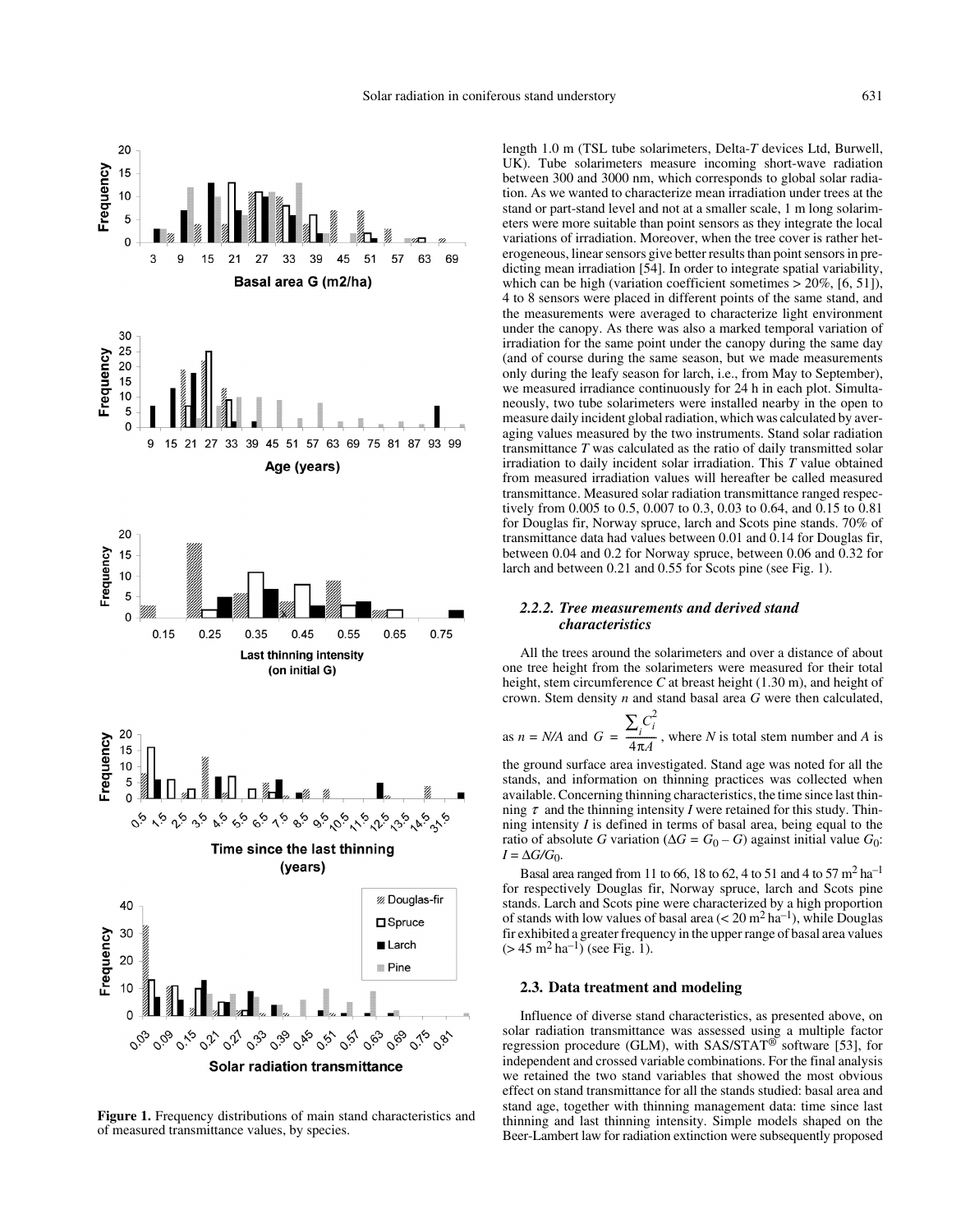#### 632 G. Sonohat et al.

| Total            |            | Douglas-fir      |            | Spruce           |            | Larch            |            | Pine             |            |  |
|------------------|------------|------------------|------------|------------------|------------|------------------|------------|------------------|------------|--|
| Model            | Adj- $R^2$ | Model            | Adj- $R^2$ | Model            | Adj- $R^2$ | Model            | Adj- $R^2$ | Model            | Adj- $R^2$ |  |
| $GA\tau$         | 0.715      | $G\tau$          | 0.699      | GAI              | 0.586      | $GA\tau I$       | 0.540      | GA               | 0.720      |  |
| $GA\tau I$       | 0.714      | $G\tau I$        | 0.691      | $GA\tau I$       | 0.572      | GA               | 0.525      | $\cal G$         | 0.707      |  |
| $G\tau I$        | 0.699      | $GA\tau$         | 0.677      | GI               | 0.571      | $GA\tau$         | 0.517      | $\boldsymbol{A}$ | 0.001      |  |
| $G\tau$          | 0.696      | $GA\tau I$       | 0.666      | $G\tau I$        | 0.555      | GAI              | 0.515      |                  |            |  |
| GAI              | 0.691      | G                | 0.663      | ${\it GA}$       | 0.540      | ${\cal G}I$      | 0.330      |                  |            |  |
| GA               | 0.658      | GI               | 0.648      | $GA\tau$         | 0.528      | $A\tau I$        | 0.304      |                  |            |  |
| ${\it GI}$       | 0.542      | GA               | 0.639      | $\cal G$         | 0.513      | $G\tau I$        | 0.293      |                  |            |  |
| $\cal G$         | 0.480      | <b>GAI</b>       | 0.621      | $G\tau$          | 0.495      | $G\tau$          | 0.276      |                  |            |  |
| $\tau I$         | 0.155      | $\tau I$         | 0.274      | τ                | 0.434      | $\cal G$         | 0.268      |                  |            |  |
| $A\tau I$        | 0.152      | $A\tau I$        | 0.235      | $\tau I$         | 0.427      | $\tau I$         | 0.259      |                  |            |  |
| $A\tau$          | 0.141      | $\boldsymbol{I}$ | 0.200      | $A\tau$          | 0.418      | $\boldsymbol{I}$ | 0.244      |                  |            |  |
| t                | 0.134      | AI               | 0.171      | $A\tau I$        | 0.407      | AI               | 0.202      |                  |            |  |
| $\boldsymbol{A}$ | 0.106      | τ                | 0.048      | $\boldsymbol{I}$ | 0.143      | τ                | 0.004      |                  |            |  |
| $\boldsymbol{I}$ | 0.010      | $\boldsymbol{A}$ | 0.003      | $\boldsymbol{A}$ | 0.001      | $\boldsymbol{A}$ | 0.001      |                  |            |  |

Table I. Fitting of general linear models explaining stand transmittance by the four variables retained for this study, namely basal area (G), age  $(A)$ , time since last thinning  $(\tau)$  and thinning intensity  $(I)$ . Analysis is performed on the whole data set and by species, and models are classified by their adjusted *R*-square values Only basal area *G* and age *A* values were available for Scots pine stands.

to describe light behavior as a function of the factors listed above. The Beer-Lambert turbid medium approach [39] is widely used for describing radiation extinction in plant canopies, including forests (e.g., [16]). Light transmittance under a canopy is expressed as:

$$
T = e^{-k\ LAI} \tag{1}
$$

where *LAI* is the canopy leaf area index, and *k* is an extinction coefficient, which depends mainly on cover properties. This theoretically derived law for vegetation canopies assumes that leaves are small and randomly distributed in the canopy layer, so it can basically be used for closed homogeneous forest canopies. Deviations from this canopy pattern can be modeled by correction factors applied to extinction coefficient *k*. More generally, extinction coefficient *k* reflects influences of all variables other than *LAI* on light extinction in the canopy, so it can be expressed as a function of these variables instead of as a constant value in the basic relation. Assuming stand leaf area index (*LAI*) is related to basal area *G* by a linear unbiased relationship  $LAI = aG$ , the Beer-Lambert law (1) for solar radiation extinction can be re-written:

$$
T = e^{-k\ LAI} = e^{-k\ aG} = e^{-bG} \tag{2}
$$

where *T* is canopy transmittance (dimensionless), *G* stand basal area  $(m<sup>2</sup> h a<sup>-1</sup>)$  and *b* a coefficient that can be considered as a *G*–related extinction coefficient.

Our modeling approach thus consisted in adjusting certain functions to express light extinction coefficient depending on the main variables studied. Correction coefficients were successively defined through functional relationships for stand characteristics, and the resulting model improvement was tested. Model parameters were adjusted using the SAS/STAT nonlinear model (NLM) procedure [53]. To estimate model sensitivity to parameter variation, the relative variation of transmittance, d*T*/*T*, was calculated for a parameter variation of 0.1 and typical values of model parameters. A simplified oneparameter model was finally proposed as a modeling analysis outcome. To validate this model, a bootstrap method of data random resampling

was applied: on each species data set, 75% of data were used to fit model parameter, and the model was tested on the remaining 25% of data. The two sub-samples were obtained by random data sampling, and the procedure was reiterated 15 times.

#### **3. RESULTS**

#### **3.1. ANOVA results**

Table I reports multiple factor variance analysis results for the transmission coefficient as influenced by the four retained stand characteristics; basal area, stand age, time since last thinning and thinning intensity. Analysis is carried out either on the whole data set or by species. Basal area was a strong explanatory variable for all four species, with 66, 51, 27, and 71% of the whole transmittance variance explained by this single variable for respectively Douglas fir, Norway spruce, larch and Scots pine. Depending on the species, the other three variables added singly or in combination to the basal area sometimes improved transmittance prediction, sometimes not. Stand age strongly affected the transmittance in larch stands, more weakly in Norway spruce and Scots pine stands, and was only slightly significant in Douglas fir stands. Thinning features were influential in Douglas fir stands, but less so for Norway spruce and larch. For the three species with thinning information, the models that took into account at least one of the thinning features had the best values of adjusted *R*2.

# **3.2. Qualitative derivation of the effects of stand parameters**

Figure 2 presents light transmittance values plotted against the main explanatory variable, i.e., stand basal area. For all four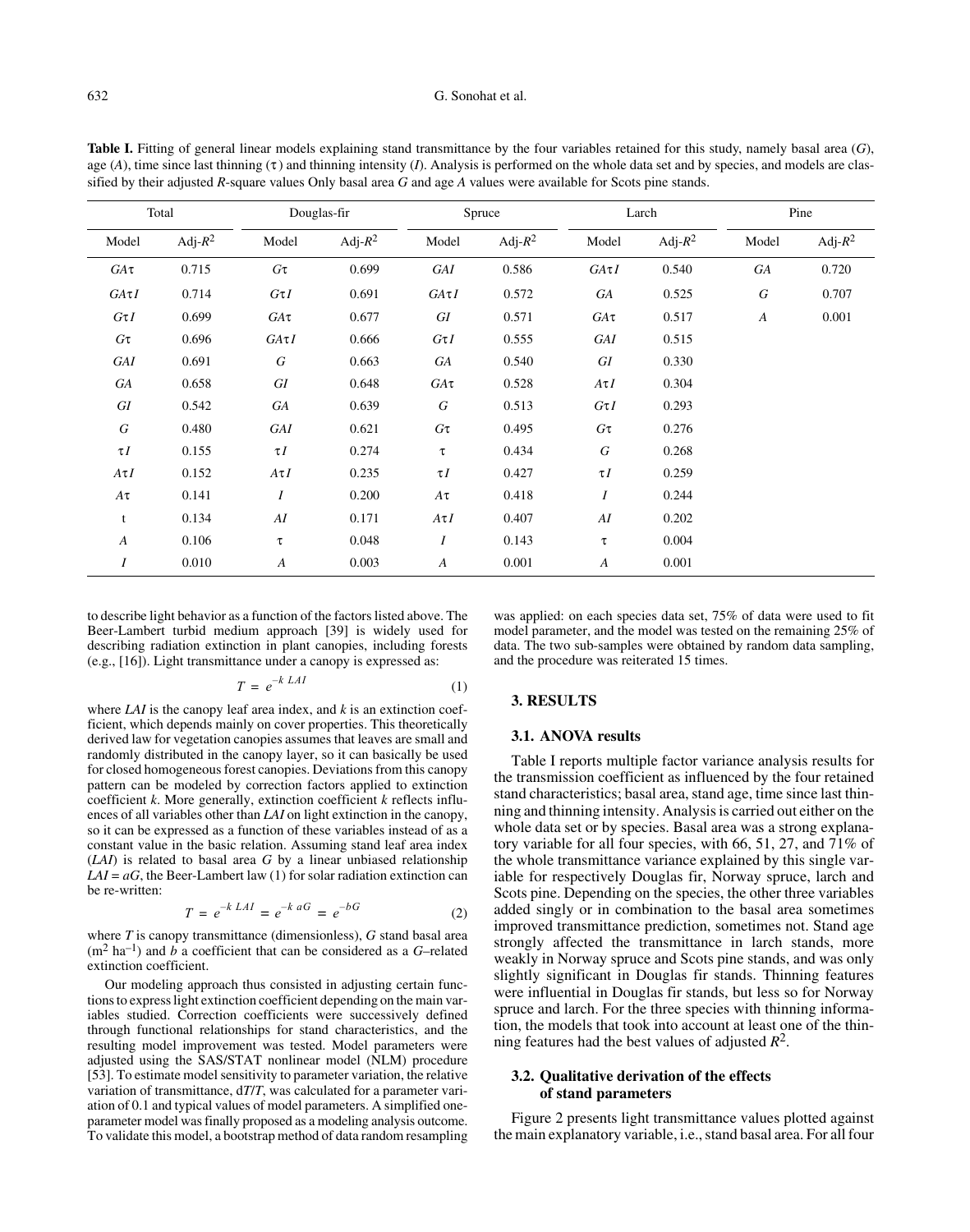

**Figure 2.** Stand transmittance as a function of basal area, by species. Fitting curves correspond to the one-parameter negative exponential relationship (2) and are identified by the initials of the species. Stands older than 50 years are highlighted.

species, the light transmission follows an exponential decreasing function of stand basal area, but the curve parameters are specific to each species.

For a given basal area, stand age influenced this relationship by increasing transmission in very young or very old stands (see aged plots highlighted in Fig. 2). In recently thinned stands, solar radiation transmission was in many cases greater than for unthinned stands with a similar basal area, but this difference decreased as time since thinning increased (data not shown). Thus the influences of stand age, time since last thinning and intensity of last thinning on extinction coefficient *b* (relationship (2)) were further analyzed.

The variations of *b* according to stand age are shown in Figure 3. The pattern of the relationship between *b* and stand age varied among the four species: Douglas fir values were very widely spread for a moderate range of ages, and so for this species stand age influence on *b* was not demonstrated. Norway spruce, larch and Scots pine presented a decreasing trend of *b* with increasing stand ages. For larch, *b* first increased with stand age and then decreased with older stands. The same trend was shown qualitatively for Norway spruce, but the increase at lower ages was not statistically significant. This type of relationship can be described by an asymmetric three-parameter function passing through the origin of the axes on the left (as canopy extinction coefficient is initially equal to zero), and tending asymptotically to zero to the right of the age axis:

$$
f(x) = ax^p e^{qx} \tag{3}
$$

where *a*, *p* and *q* are parameters. To have parameters with a practical meaning, we can rewrite relationship (3) using as parameters the coordinates of the maximum of  $f(x)$ , which will be called respectively  $b_{\text{max}}$  and  $age_{\text{max}}$ , with  $b_{\text{max}} = f(age_{\text{max}})$ . In this case, *a* and *q* can be computed as:

$$
a = b_{\text{max}} \left( \frac{e}{age_{\text{max}}} \right)^p
$$
 and  $q = -\frac{p}{age_{\text{max}}}$ 

and relationship (3) can be written:

$$
b(age) = b_{\text{max}} \left( \frac{age}{age_{\text{max}}} e^{\left(1 - \frac{age}{age_{\text{max}}}\right)} \right)^p = b_{\text{max}} b_{age} \quad (4)
$$

where  $b_{\text{max}}$ ,  $age_{\text{max}}$  and  $p$  are parameters, and  $b$  ( $age$ ) =

$$
\left(\frac{age}{age_{\text{max}}}e^{1-\frac{age}{age_{\text{max}}}}\right)^p
$$
 is an age-correcting coefficient for

*b*max, the maximum value of which is equal to 1 when *age =*  $age_{\text{max}}$  or parameter  $p = 0$  when no age influence exists. Dashed curves on Figure 3 represent relationship (4) with parameters *b*max, *age*max and *p* fitted from experimental data, by species. Mathematically, parameter  $p$  drives the decreasing rate of extinction coefficient *b* with age, on the both sides of  $age_{\text{max}}$ value. Actually, the shape of the relationship (4) depends on *p* and also on the ratio *p*/*age*max*.* Therefore possible values of these parameters are correlated (i.e small *age*max values impose small *p* values in order to remain in the experimental range of extinction coefficient *b* values).

A qualitative analysis of the influences of time since last thinning  $(\tau)$  and thinning intensity (*I*) on extinction coefficient *b* showed that coefficient  $b$  slightly increased with  $\tau$  for all species, decreased with *I* for Douglas fir, and increased with *I* for larch. A simple function that could describe these effects is a two-parameter function, with an asymptotic shape according to  $\tau$ , namely:

$$
b_{\text{thinning}} = 1 + u\Delta_G e^{-v\tau} \tag{5}
$$

where *u* and *v* are parameters, and  $\Delta_G = \frac{I}{1 - I}$ . This function is a thinning correction factor equal to 1 when  $I = 0$  or when  $\tau \rightarrow \infty$ . It can be larger or smaller than 1, depending on the sign of the parameter *u*.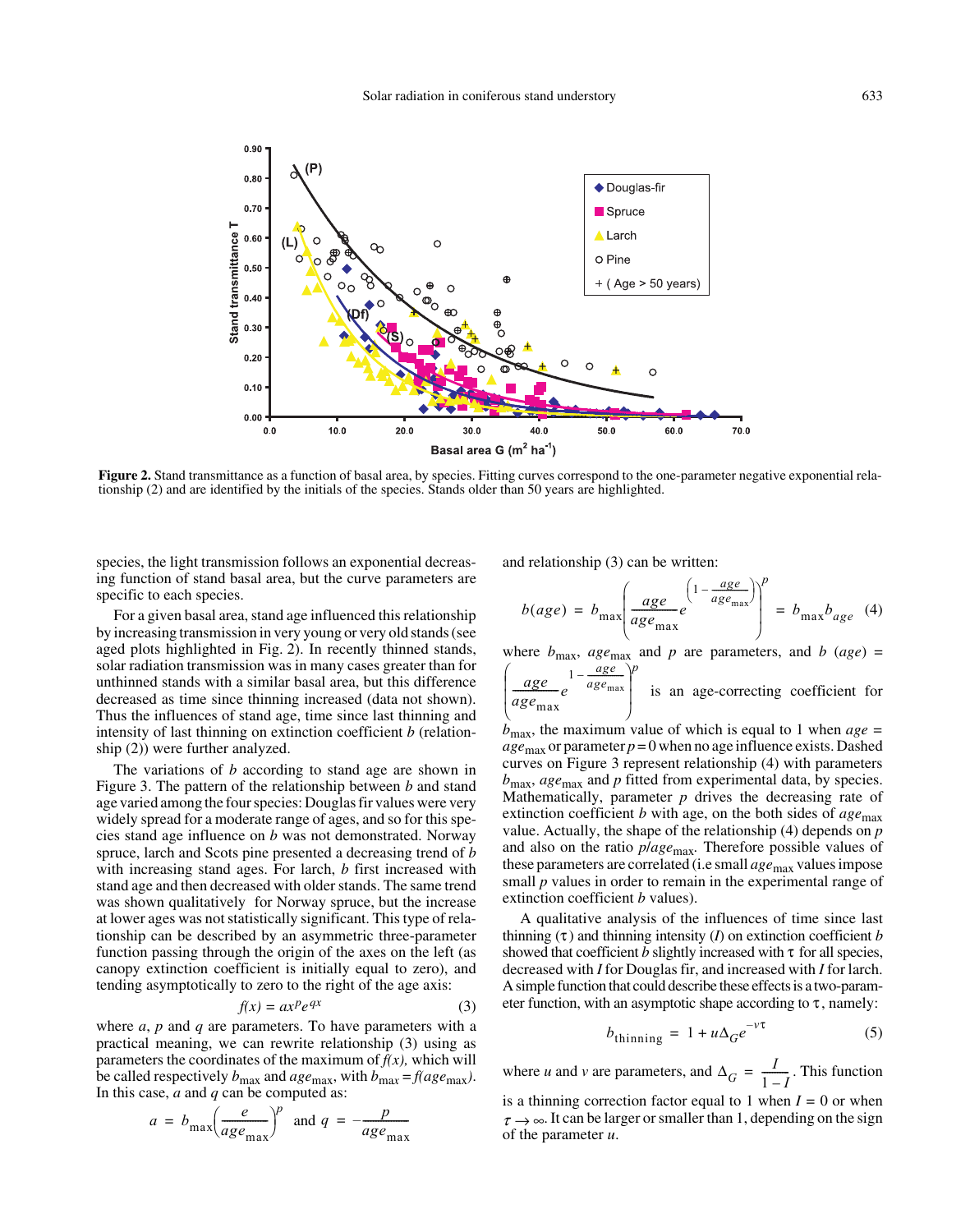

**Figure 3.** G-related extinction coefficient *b* as a function of stand age. Points are values corresponding to individual stands. Squares are mean values by class age, and bars show standard error values. Dashed lines are fittings of the Model 2b variation with age (see relationship (4)) and solid lines correspond to Model 3S age correction (relationship (6)). Letters present multiple mean comparison results (SAS/STAT, Student-Newman-Keuls method): different letters indicate statistically significant differences between means, with mean values decreasing with alphabetical order.

# **3.3. Assessment of different solar radiation transmission models**

# *3.3.1. Model 1: one-parameter negative exponential light extinction model*

This is the simplest model accounting for light transmission under a canopy, using the Beer-Lambert law (2) with extinction coefficient *b* constant for a given species.

Results are presented in Table II, fitting curves on Figure 1 and plots of predicted data against measured data in Figure 5a. The values of the extinction coefficient *b* are different between species, ranging from 0.048 for Scots pine to 0.106 for larch (Tab. II) so larch presented the lowest stand transmittance and Scots pine the highest at the same basal area values (Fig. 2).

This simple model presented adjusted *R*-square values between 0.56 (for Norway spruce) and 0.80 (for Douglas fir), so explaining much of the irradiance variation in forest stands.

# *3.3.2. Model 2: age-corrected negative exponential light extinction model*

Instead of taking coefficient *b* as constant, this model expresses the extinction coefficient *b* as a function of stand age, using relationship (3). Results are presented in Table II and Figure 5b. The fitting of this model was impossible for Douglas fir as there was no obvious stand age influence on *b* values, as shown before. Moreover, the *R*-square value decreased for Douglas fir when applying this model. On the contrary, for Norway spruce, larch and Scots pine the age-corrected model significantly enhanced *R*-square values (Tab. II). As shown in Figure 3, the curves for *b* according to stand age can present a peak at around 20 years (Norway spruce and larch) or decrease monotonically (when *age*max fitted values are close to 0, as for Douglas and Scots pine). The values of the parameter *p* are very different between species, and model 2 is very sensitive to these values, as it will be shown below.

# *3.3.3. Model 3: thinning- and age-corrected negative exponential light extinction model*

As shown above, thinning characteristics had a weak influence on light regime, and to test the significance of this effect, transmittance was also expressed as a function of time since last thinning and the intensity of this thinning:

$$
T = e^{-b_{\text{max}} b_{\text{age}} b_{\text{thinning}} G} \tag{6}
$$

with  $b_{\text{thinning}} = 1 + u\Delta_0 e^{-\gamma t}$  (5), parameters  $b_{\text{max}}$ , *age*<sub>max</sub>, *p, u* and *v* being fitted from data. Scots pine stands were not included in this model assessment as no data was available on thinning for this species. Results are presented in Table II and Figure 4c. Parameters  $b_{\text{max}}$ ,  $age_{\text{max}}$  and  $p$  are considerably modified by this new fitting compared with model 2 for Douglas fir and larch, while Norway spruce parameter values remain stable. The *u* values are negative and *v*-values are positive for Douglas fir and Norway spruce, which means that thinned stands have higher transmittance than unthinned ones at equal basal area values. Larch presents the opposite behavior, but the *u* value is very small, with a large standard error value, and the *R*-square value is not enhanced by adding a thinning correction in comparison with the age-corrected only model. This means that thinning did not influence the *b* coefficient in larch.  $b_{\text{thinning}} = 1 + u\Delta_G e^{-v\tau}$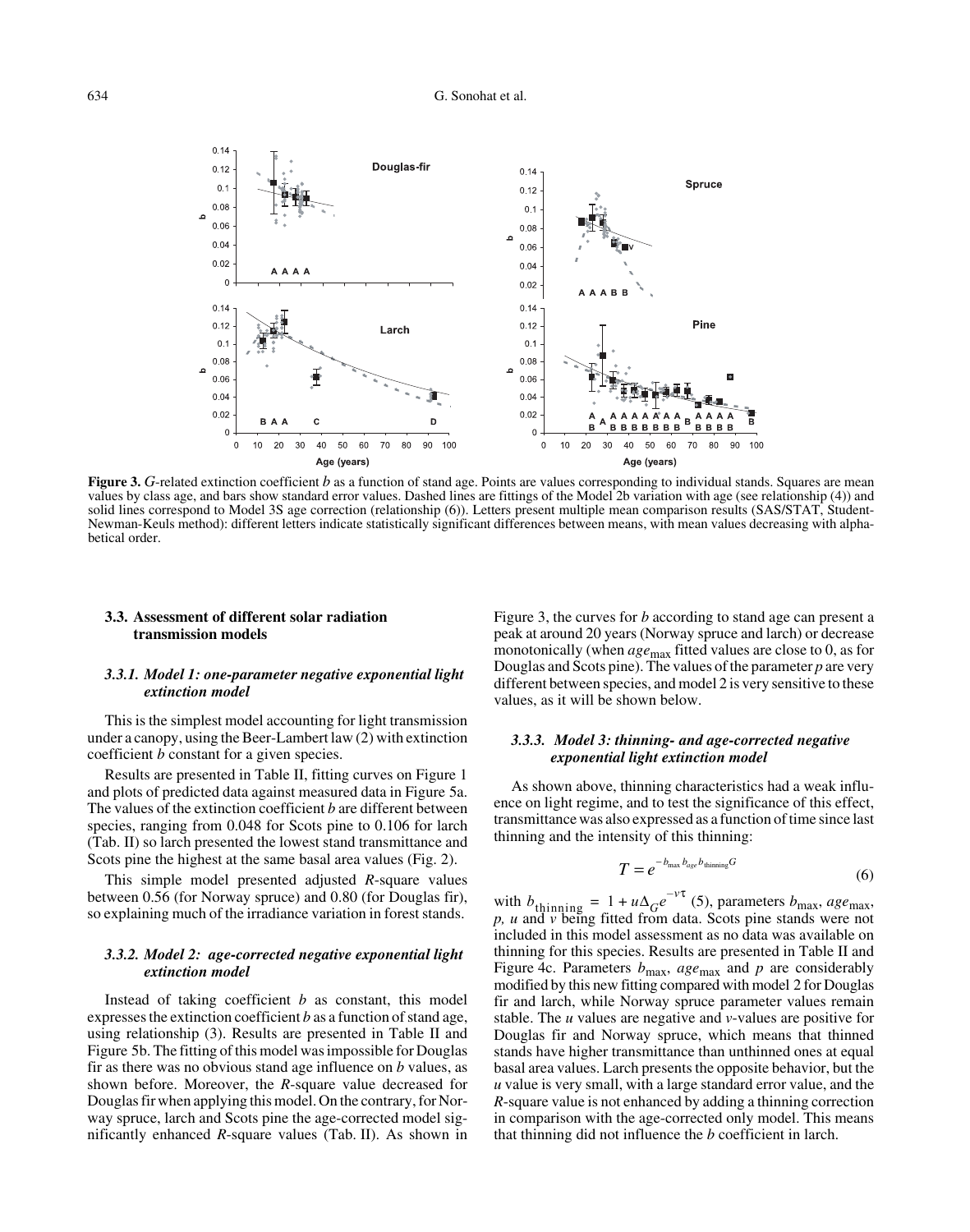Table II. Estimated values of the parameters of the proposed models, and corresponding adjusted *R*-square values, by species and for pooled data. Standard errors and estimated mean standard error respectively are given in brackets. DOU = Douglas fir, SPR = Norway spruce, LAR = larch, PIN = Pine.

|                                                                                                                                                                                               | Parameters values<br>(standard errors in brackets)                                     |                                                                                              |                                                                                                                                                                                                                                                                              |                                                                      | Adjusted $R$ – square<br>(and estimate's standard error) |                                                    |     |  |                                                               |
|-----------------------------------------------------------------------------------------------------------------------------------------------------------------------------------------------|----------------------------------------------------------------------------------------|----------------------------------------------------------------------------------------------|------------------------------------------------------------------------------------------------------------------------------------------------------------------------------------------------------------------------------------------------------------------------------|----------------------------------------------------------------------|----------------------------------------------------------|----------------------------------------------------|-----|--|---------------------------------------------------------------|
| Model                                                                                                                                                                                         | <b>DOU</b>                                                                             | <b>SPR</b>                                                                                   | LAR                                                                                                                                                                                                                                                                          | PIN                                                                  | <b>DOU</b>                                               | <b>SPR</b>                                         | LAR |  | PIN All data<br>$n = 54$ $n = 41$ $n = 49$ $n = 60$ $n = 204$ |
| Model 1                                                                                                                                                                                       |                                                                                        |                                                                                              |                                                                                                                                                                                                                                                                              |                                                                      |                                                          |                                                    |     |  |                                                               |
| $T = e^{-bG}$                                                                                                                                                                                 | $b = 0.0903$<br>(0.0027)                                                               | $b = 0.0788$<br>(0.0021)                                                                     | $b = 0.1056$<br>(0.0059)                                                                                                                                                                                                                                                     | $b = 0.0477$<br>(0.0020)                                             |                                                          | 0.804 0.556 0.623 0.731 0.824                      |     |  | $(0.039)$ $(0.039)$ $(0.099)$ $(0.104)$ $(0.080)$             |
| Model 2                                                                                                                                                                                       |                                                                                        |                                                                                              |                                                                                                                                                                                                                                                                              |                                                                      |                                                          |                                                    |     |  |                                                               |
| $T = e^{-b_{\text{max}}b_{age}G}$<br>$b_{age} = \left(\frac{age}{age_{\text{max}}}e^{1\frac{age}{age_{\text{max}}}}\right)p$<br>with<br>(dashed lines on Fig. 3)                              | $b_{\text{max}} = 0.1324$<br>(0.8753)<br>(years)<br>(3.65)<br>$p = 0.0034$<br>(0.1592) | $b_{\text{max}} = 0.0948$<br>(0.0026)<br>(years)<br>(0.56)<br>$p = 7.152$<br>(1.459)         | $b_{\text{max}} = 0.1179$ $b_{\text{max}} = 0.0904$ 0.786 0.834 0.867 0.776 0.886<br>(0.0033)<br>$age_{\text{max}} = 0.241 \text{ age}_{\text{max}} = 24.40 \text{ age}_{\text{max}} = 18.13 \text{ age}_{\text{max}} = 0.04$<br>(years)<br>(1.05)<br>$p = 1.533$<br>(0.361) | (0.0116)<br>(years)<br>$\left( .\right)$<br>$p = 0.0005$<br>(0.0001) |                                                          |                                                    |     |  | $(0.037)$ $(0.027)$ $(0.057)$ $(0.089)$ $(0.061)$             |
| Model 3                                                                                                                                                                                       |                                                                                        |                                                                                              |                                                                                                                                                                                                                                                                              |                                                                      |                                                          |                                                    |     |  |                                                               |
| $T = e^{-b'_{\text{max}}b'_{\text{age}}b_{\text{thinning}}G}$<br>with                                                                                                                         | (0.0268)                                                                               | $b'_{\text{max}} = 0.1922$ $b'_{\text{max}} = 0.0987$ $b'_{\text{max}} = 0.1076$<br>(0.0030) | (0.0034)                                                                                                                                                                                                                                                                     |                                                                      |                                                          | 0.865 0.875 0.865<br>$(0.036)$ $(0.026)$ $(0.051)$ |     |  | 0.894<br>(0.039)                                              |
| $b_{age}^{'}=\left(\frac{age}{age_{\max}^{'}}e^{\frac{1\frac{age}{age_{\max}^{'}}}{\pi g e_{\max}^{'}}}\right)p'$                                                                             | (years)<br>$\left( .\right)$<br>$p' = 0.0062$                                          | (years)<br>(0.556)<br>$p' = 6.99$                                                            | $age'_{\text{max}} = 0.233 age'_{\text{max}} = 24.35 age'_{\text{max}} = 12.91$<br>(years)<br>(4.11)<br>$p' = 0.3215$                                                                                                                                                        |                                                                      |                                                          |                                                    |     |  |                                                               |
| $b_{thinning} = 1 + u\Delta_G e^{-v\tau}$                                                                                                                                                     | (0.0012)<br>$u = -0.310$<br>(0.067)<br>$v = 0.293$<br>(0.169)                          | (1.38)<br>$u = -0.236$<br>(0.151)<br>$v = 0.752$<br>(1.022)                                  | (0.173)<br>$u = 0.048$<br>(0.043)<br>$v = -0.22$<br>(0.134)                                                                                                                                                                                                                  |                                                                      |                                                          |                                                    |     |  |                                                               |
| Model 3S                                                                                                                                                                                      |                                                                                        |                                                                                              | $\overline{age^* = 20}$ years, $b^* = \overline{b}_{(10 < age < 30)}$                                                                                                                                                                                                        |                                                                      |                                                          |                                                    |     |  |                                                               |
|                                                                                                                                                                                               |                                                                                        |                                                                                              |                                                                                                                                                                                                                                                                              |                                                                      |                                                          |                                                    |     |  |                                                               |
| $T = e^{-b^{\dagger} b^*_{age} b^*_{thinning} G}$<br>with<br>$b^* = \overline{b}(age^*)$<br>(fitted from measurement data)<br>$b_{age}^* = e^{-\tau(age - age^*)}$<br>(solid lines on Fig. 3) | $b^* = 0.0939$<br>(0.0031)<br>$z = 0.00568$<br>(0.0035)                                | $b^*$ = 0.0876<br>(0.0024)<br>$z = 0.01161$<br>(0.0033)                                      | $b^* = 0.1131$<br>(0.0028)<br>$z = 0.0121$<br>(0.0020)                                                                                                                                                                                                                       | $b^* = 0.0748$<br>(0.0097)<br>$z = 0.0148$<br>(0.0018)               |                                                          | 0.857 0.728 0.866 0.765 0.880                      |     |  | $(0.041)$ $(0.040)$ $(0.058)$ $(0.091)$ $(0.063)$             |
| $\label{eq:3} b_{thinning}^* = 1 - 0.3 \Delta_G e^{-0.5\tau}$ $\label{eq:3} (b_{thinning}^* = 1 \text{ for missing thinning data})$                                                           |                                                                                        |                                                                                              |                                                                                                                                                                                                                                                                              |                                                                      |                                                          |                                                    |     |  |                                                               |
|                                                                                                                                                                                               |                                                                                        |                                                                                              | [For comparison, $b^*$ values calculated<br>with model 3 (model 2 for Pine) at $age* = 20 \text{ years}:$                                                                                                                                                                    |                                                                      |                                                          |                                                    |     |  |                                                               |
|                                                                                                                                                                                               | 0.1014                                                                                 | 0.08303                                                                                      | 0.1115                                                                                                                                                                                                                                                                       | 0.07111                                                              |                                                          |                                                    |     |  |                                                               |

#### *3.3.4. Alternative models and/or sets of data*

As Douglas fir was only slightly sensitive to stand age and more sensitive to thinning variables, a simple thinning corrected model was applied to Douglas fir data  $T = e^{-b_{\text{max}} b_{\text{thinning}} G}$ . This model gave an adjusted  $R^2$  of 0.863 and the following parameter values:  $b_{\text{max}} = 0.0956$ ,  $u = -0.178$ ,  $v = 0.348$  (compare with those

in Tab. II, model 3). This shows that the best *R*-square values can be reached by applying only a thinning correction to Douglas fir stand data. For Norway spruce, this alternative model raised  $R^2$  values from 0.556 (model 1) to 0.662, and parameter values were close to those of model 3 ( $b_{\text{max}} = 0.0857$ ,  $u = -0.235$ ,  $v = 0.746$ ). For larch, differences were greater (data not shown), but larch data did not show significant sensitivity to thinning, as seen before.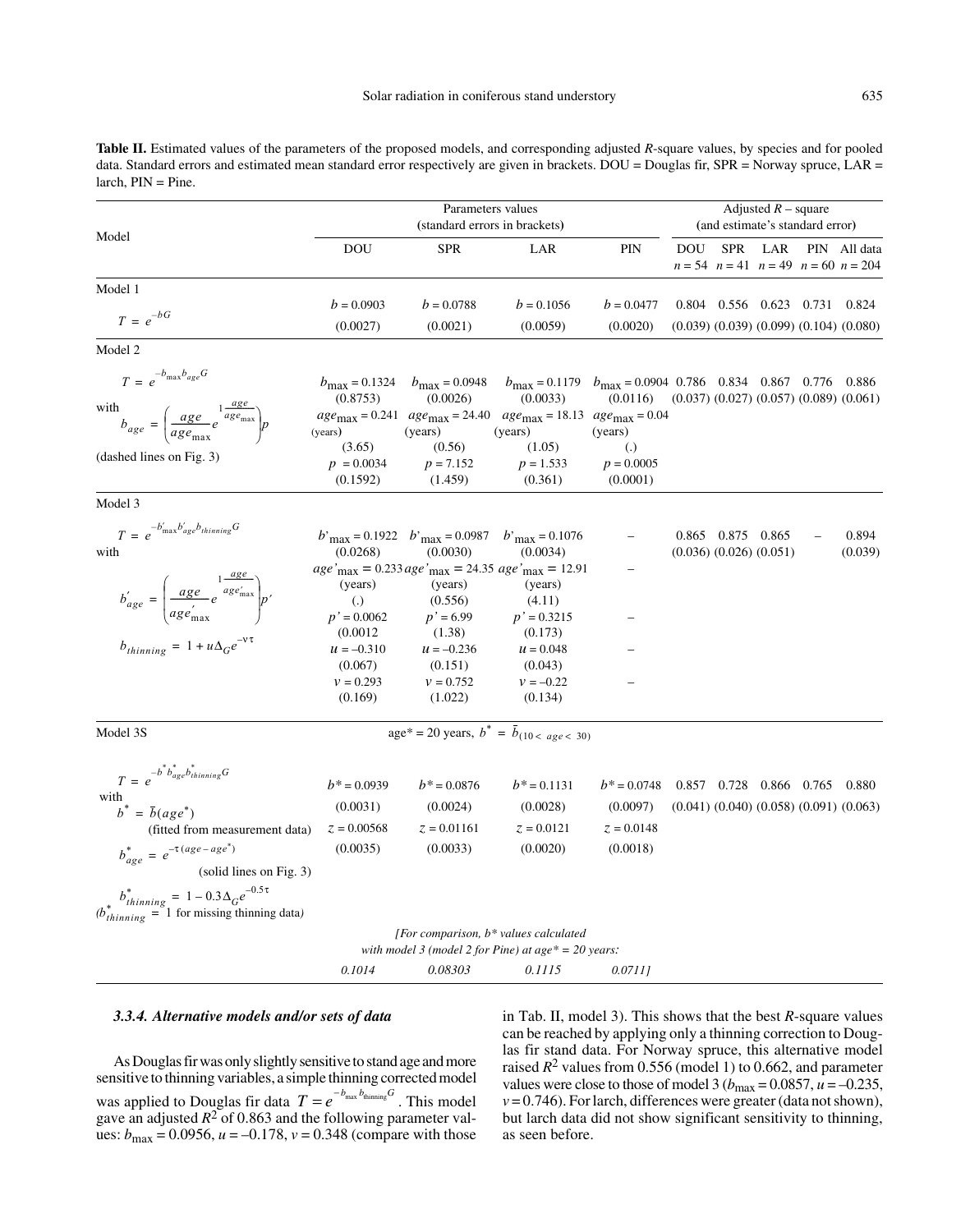

**Figure 4.** Comparison between measured and simulated transmittance values for the different models, for data pooled along species. (4a) for model 1, (4b) for model 2 and (4c) for model 3S fitted on only data concerning stands with available thinning information.

Model 3 was tested against all the experimental data (Tab. II, last column) by considering  $b_{\text{thinning}} = 1$  for stands with unavailable thinning data. Unknown possible thinning effects were thus included in coefficient *b* variability. Considering only data where thinning information was available, the number of obser-

vations decreases to  $n = 42$ ,  $n = 26$  and  $n = 21$  for Douglas fir, Norway spruce and larch respectively (against  $n = 54$ ,  $n = 41$ ) and  $n = 49$  respectively considering all data). Corresponding adjusted  $R^2$  values are, in this case, 0.724 for model 1 (constant *b* values), 0.873 for model 2 (age-corrected values), and 0.918 for model 3 (age and thinning corrected values), which confirms model 3 better fitting.

Finally, as stand ages were mainly below 50 years (only 13% of values were above, mainly from the Scots pine data), models 1, 2 and 3 were fitted and afterwards compared to data corresponding only to age < 50 years. Pooling all species, adjusted  $R^2$  values were respectively 0.883, 0.909, and 0.914 for models 1, 2 and 3, all greater than those of models fitted with all stand age data (see Tab. II).

### **3.4. Sensitivity analysis**

Transmittance sensitivity to parameters  $b_{\text{max}}$ , age<sub>max</sub> and  $p$ are presented in Figures 5a, 5b and 5c respectively. The figures present isolines for d*T*/*T* values computed from model 2 and model 3, as a function of stand age and basal area. Values of d*T*/*T* up to 0.5 are presented, as transmittance *T* rapidly decreases with stand basal area (50% of total data amount had *T* values less than 15%) and measurement precision is of a few percent order. Typical parameters values were chosen as follows:  $age_{\text{max}} = 20$  years,  $b_{\text{max}} = 0.1$ ,  $p = 1$ . Figures backround is representing measured values set, in order to account on real basal area – age values range.

Figure 5a shows that models 2 and 3 sensitivity against  $b_{\text{max}}$ values is maximal for age =  $age_{\text{max}}$  at the same basal area. It increases with increasing basal area, but with a lower rate for advanced ages. For model 1, which does not present age dependence, corresponding sensitivity values are those corresponding to *age*max value on the abscissa. Figure 5b shows model sensitivity to *age*max, variation, which is greatest around 2 *age*max, i.e., 40 years for our parameter value set. We can conclude that models are generally quite stable against variations in both parameters *b*max and *age*max, except for particular age values  $(age_{\text{max}}, 2 \text{ age}_{\text{max}})$  and for basal area values above 50 m<sup>2</sup> ha<sup>-1</sup>.

Sensitivity analysis for parameter *p* (Fig. 5c) was carried out for an absolute variation of one unit for  $p$ , at  $p = 1$ . Except for ages around *age*max, models 2 and 3 show a high sensitivity to parameter *p*, a variation of 50 % for transmittance *T* being already reached at basal area values of around  $20 \text{ m}^2 \text{ ha}^{-1}$ . Also, relative variation of transmittance *T* increases linearly with *p*. Since *p* values range widely among species (from 0 for pine to 7 for spruce), and also standard errors of estimated *p* values are high, the models are unstable against the *p* parameter.

Concerning *u* and *v*, d*T/T* values always remain less than 0.4 for all considered age and basal area values, and so model 3 is robust enough for these parameters (some type of figures, not shown).

### **3.5. Model 3S: a simplified model**

#### *3.5.1. Model 3S derivation*

Model 3 presented above, which takes stand age and thinning characteristics into account, yields satisfactory values of adjusted  $R<sup>2</sup>$ . However, estimating five parameters can induce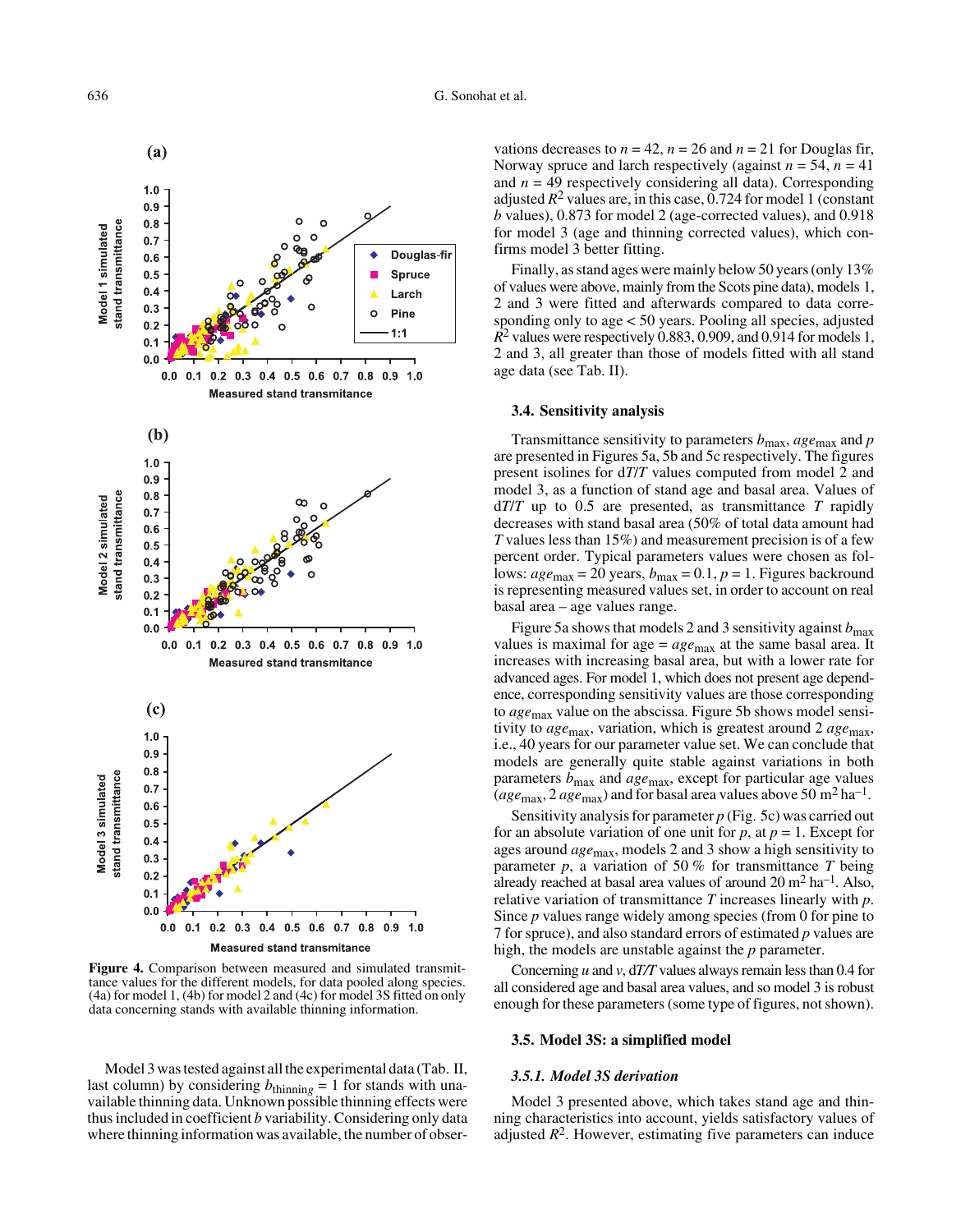

**Figure 5**. Sensitivity analysis of models 2 and 3, for parameters  $b<sub>r</sub>$ *age*max, and *p.* Figures show relative variation of transmittance d*T*/*T* for a relative variation of 0.1 for  $b_{\text{max}}$  (Fig. 5a), and  $age_{\text{max}}$  (Fig. 5b), and for an absolute variation of one unit for parameter *p* (Fig. 5c), at typical parameter values of  $b_{\text{max}} = 0.1$ ,  $age_{\text{max}} = 20$  years, and  $p = 1$ . Lines are isolines of d*T*/*T* values, as a function of basal area (*G*) and stand age. Legend identifies 0.0, 0.5 and –0.5 isolines, and between these values d*T*/*T* variation is monotonic. Grey diamonds in the background are the experimental points. Figure 5a presents also the sensitivity analysis of model 1 for *b*max parameter, i.e. at *age* equals 20 years (the typical *age*max value chosen for this analysis).

marked instability in some cases and NLIN procedure convergence could be local in these cases (i.e., strongly dependent on the values used to initialize the parameters). Thus a simplified model with fewer parameters would be useful. It will be derived from some general traits deduced from the previously presented models.

Concerning the influence of stand age, the general trend is a fall in *b* values, beginning at some particular age. Assuming that the decrease in *b* begins with an age value *age\**, then *b* decreases asymptotically, and the simplest law for the correction coefficient is in this case a negative exponential function:

$$
b_{age}^* = e^{-z(age - age^*)}
$$
 (6)

where *z* is a parameter to be fitted from the data.

**Table III.** Analysis of model 3S robustness and predictivity from randomly sampled subsets of data, by species: means of parameter *z* (relationship (6)) fitted values, variation coefficients of those values, and mean standard errors of the model on test data subsets.

|                              | Douglas-fir | Spruce  | Larch    | Pine    |  |
|------------------------------|-------------|---------|----------|---------|--|
| Ž                            | 0.00595     | 0.01108 | 0.01183  | 0.01523 |  |
| Variation<br>coefficient CVr | 20.94%      | 14.64%  | 7.66%    | 5.27%   |  |
| $MSE_{\text{test}}$          | 4.91%       | 1.48%   | $4.19\%$ | 1.83%   |  |

The thinning correction can be considered the same for all species, deduced from the experimental data for the species that showed the highest sensitivity to thinning characteristics, namely Douglas fir and Norway spruce. Approximate means of *u* and *v* values could be considered respectively  $u = -0.3$ , and  $v = 0.5$ , so the thinning correction could have the expression:

$$
b_{\text{thinning}}^{*} = 1 - 0.3 \Delta_{G} e^{-0.5\tau}.
$$
 (7)

.

Therefore, from equations (6) and (7), a simplified relationship for light transmittance could be written:

$$
T = e^{-b^*b^*_{age}b^*_{\text{thinning}}G}
$$

The value of *b\**, can be directly deduced from experimental data, as the mean of the measured extinction coefficient *b* corresponding to an age class including *age\**. For example, in this study,  $age^* = 20$  years, and  $b^* = \overline{b}_{(10 < age < 30)}$ . In this case, *z* remains the single parameter to be fitted with a NLIN procedure applied on experimental data.

# *3.5.2. Model 3S assesment*

Results of applying model 3S are presented in Table II and Figure 4c. The model was applied on all data, and for the stand with missing information on thinning  $b^*$ <sub>thinning</sub> was considered equal to 1. Adjusted  $R^2$  values for model 3S were only slightly below the best  $R^2$  values obtained with models 2 or 3 for Douglas fir, Norway spruce and Scots pine, and the same for larch, but were better than values obtained with model 1.

The sensitivity of model 3S to parameter *z* was assessed using the same procedure as described above. Values of d*T*/*T* are all less than 0.4 for all age and basal area values, so model 3S can be considered stable enough against parameter *z* (data not shown).

# *3.5.3. Model 3S simulation and validation*

Figure 6 presents some simulations of model 3S for *age\** = 20 years and two thinning situations (no thinning and thinning three years previously at intensity  $I = 0.5$ ), and two  $b^*$  values (0.11 and 0.08). For a given basal area, thinning induces an increase of transmittance values. Transmittance increases also with age, and with a lower extinction coefficient *b\**. Differences between transmittance values can be very marked for basal area values greater than  $10 \text{ m}^2$  ha<sup>-1</sup>. For example, *T* varies from 5% to more than 40% between stands aged 20 years and 80 years at a  $20 \text{ m}^2$  ha<sup>-1</sup> basal area. Table III presents averages and variation coefficients CV for *z* values obtained from randomly sampled subsets of data (as presented in Materials and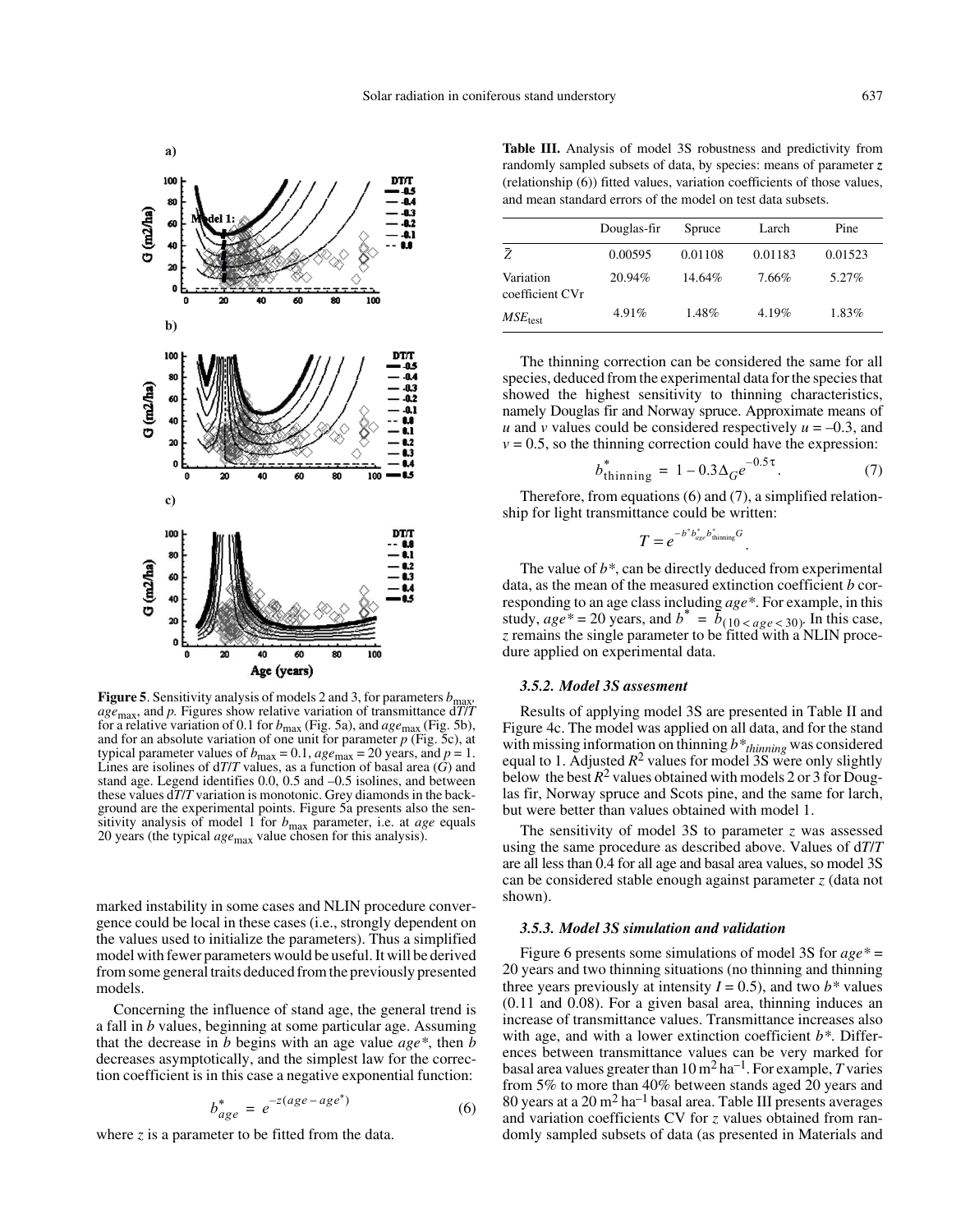

Figure 6. Simulated stand transmittance as a function of basal area, obtained with model 3S for three stand ages (20, 50, and 80 years, as indicated on the figure). Black lines:  $b^* = 0.11$ . Grey lines:  $b^* = 0.08$ . Solid lines: unthinned stands. Dashed lines: thinning of intensity = 0.5, 3 years ago. Parameter age<sub>max</sub> was set at 20 years.

methods), together with mean standard error averages for test subsets. CV of *z* values fitted on data subsets ranged from 5% to 21%, with the highest values for Douglas fir stands. The mean standard error of the model applied on test subsets had averaged values between 2% and 5%.

# **4. DISCUSSION**

This study reports the results of global solar radiation measurements under forest stands of four coniferous species (Douglas fir, Norway spruce, larch and Scots pine) and different models to predict light availability in their understory from easily measurable tree or stand characteristics. The data sets analyzed were large, with a total of 204 measurement plots, among which 89 had complete thinning information. This total plot number was relatively well balanced among the four species. Different soil and climate conditions were sampled and data covered stand ages from 10 to 96 years and stand basal area values from 11 to 66  $\rm m<sup>2</sup>$  ha<sup>-1</sup>, for which solar radiation transmittance ranged between 4 and 81%. The data set was therefore representative of a large range of coniferous stands for the four species considered and conditions in the temperate zone. We found no effect of site richness (soil and climate) on the relationships between mean relative irradiance and stand basal area. Therefore, the relationships seem rather insensitive to this factor. This could be expected because the relationship between the basal area and the leaf area, which determines the light transmission, is also rather stable.

Concerning tube solarimeters use for measurements, Sattin et al. [54] showed that the standard error of average transmittance stabilizes with 2 to 3 tube solarimeters for a fairly homogeneous canopy with normally distributed transmittance values. For more heterogeneous covers, with a variation coefficient greater than 20%, a higher number of tube solarimeters (5 to 6) is needed [6, 51]. Tube solarimeter geometry allows the integration of radiation spatial variability over their length of about

1 m and so they give better results than point sensors in predicting mean transmittance in heterogeneous cover [54], but they can also be a source of measurement error, depending on their orientation according to sun course and canopy spatial layout (e.g. [41] for tropical behavior).

As canopy optical properties are different for different wavebands, canopy transmittance values also vary according to the waveband considered; hence caution is necessary when comparing results and/or converting between the different waveband ranges. Some relationships are available to convert global radiation into PAR and vice-versa, but although conversion rate between overstory global radiations and PAR is quite constant, depending slightly on cloud cover [13, 63], understory transmittance of PAR radiation is lower than global solar radiation transmittance and the difference depends on canopy closure and leaf optical properties induced by species, clone, seasonal development, environmental factors, etc. ([21, 54] for Turkey oak, [12] for Douglas fir, [29] for Sitka spruce). Therefore, this type of relationship, though not invalid, must be used with caution.

As in previous works, we found a negative exponential relationship between light transmittance and stand basal area, which explained between 56% and 80% of transmittance variation according to the species, and 82% for all species pooled data. For a stand age around 73 years, Kuusipalo [33] found that basal area explained 75% of light transmittance in Norway spruce and Scots pine for a basal area ranging from 14 to  $37 \text{ m}^2$  ha<sup>-1</sup>. Comeau [19] reported a logarithmic relationship that explained 88% of light transmittance variation in young aspen (*Populus tremuloides* Michx.), for basal area between 5 and 40 m<sup>2</sup> ha<sup>-1</sup>. Hale [29] found a similar relationship for ponderosa pine (*Pinus ponderosa* Dougl.) stands. As pointed out by Hale [29], in some of these studies, for values of basal area above a specific threshold (from  $15 \text{ m}^2 \text{ ha}^{-1}$  to  $30 \text{ m}^2 \text{ ha}^{-1}$ ) light transmittance values became very low and independent of basal area. Ferment et al. [23] found in a tropical forest few significant correlations between light measures and trees basal area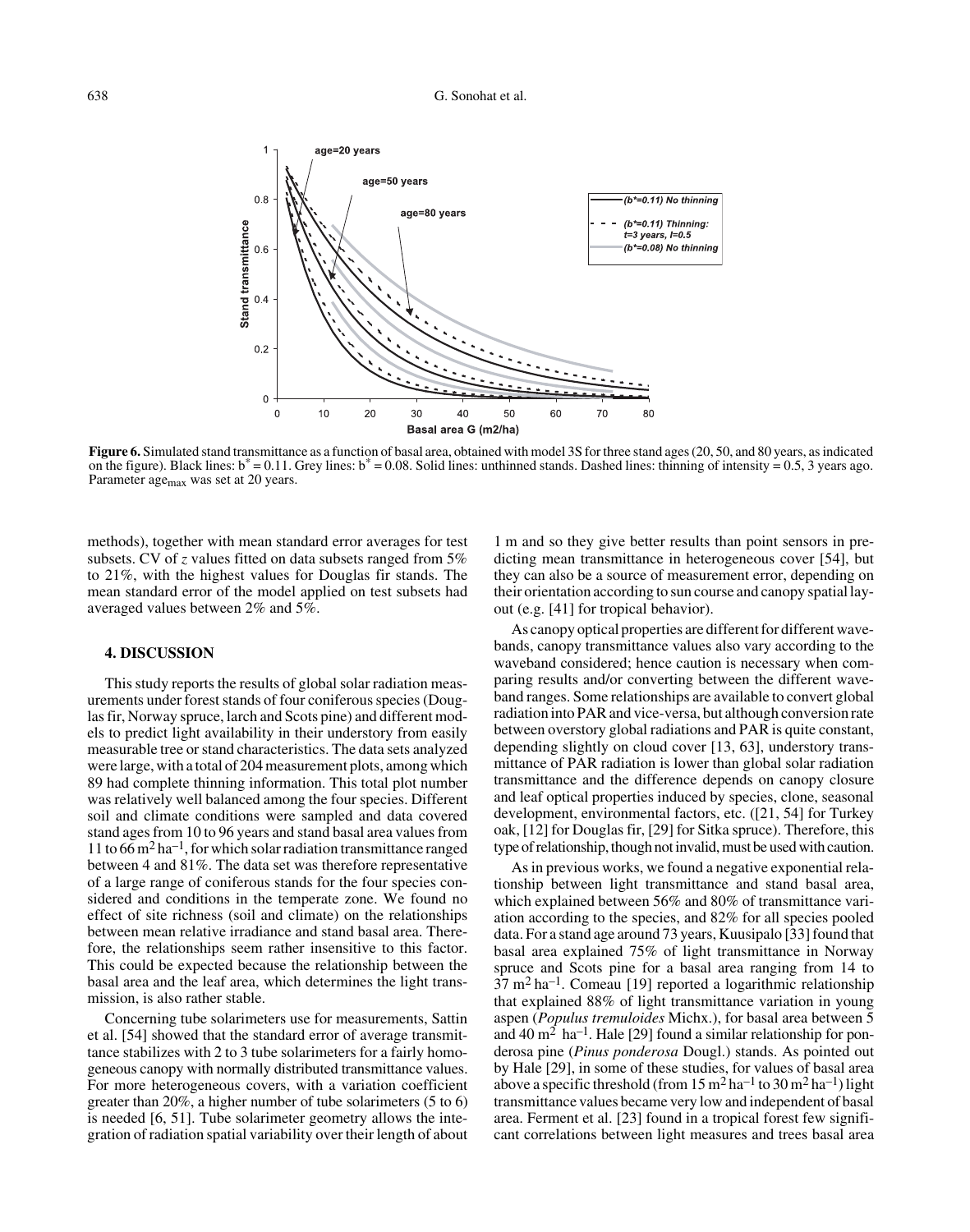within 10 m, possible due to the light extinction induced by below 10 cm *DBH* stems. For our measurements, the 10 experimental points with the lowest transmittance values for each species still showed a good negative correlation (with *R*-square values ranging from 0.38 to 0.76) between transmittance and stand basal area values.

The relationship have an exponential form, following the Beer-Lambert formalism for light extinction (see Eq. (1)). In our case we measured transmittance at ground level, i.e. as influenced by the whole tree *LAI*. We did not measure *LAI* in this study because it is not a variable that is easily accessible for forest managers. However, a close relationship between the basal area of a tree and its leaf area has been frequently reported and used in the "pipe" models [55, 65, 66]. Therefore, it is not surprising that the variable that accounts for most of the relative irradiance variability is the basal area.

Other variables added to the basal area can improve the prediction of transmittance, such as tree height, crown height, crown length/total tree height, height of the first green whorl, etc. but never to an extent (only a few percent of the variability) that justifies adding them to the relationships [51]. Exceptions are stand age and stand thinning characteristics, which enhanced the basic negative exponential model for solar radiation transmittance, with different behaviors for the four species considered. For Douglas fir and Norway spruce the model was markedly improved by applying both age and thinning correction, while data concerning larch were not sensitive to thinning correction.

The variations of the *G*-extinction coefficient *b* is actually a combined effect of the variation of *LAI*-extinction coefficient *k* from the Beer-Lambert law and the variation of the slope *a* between *LAI* and basal area *G* (see relationship (2)). Diverse studies have dealt with the influence of stand characteristics on one or another of these coefficients. Sampson and Smith [52] showed for lodgepole pine (*Pinus contorta* var. *latifolia*) that canopy light extinction coefficient *k* depends on solar elevation, canopy *LAI*, foliage aggregation, average leaf inclination angle and vertical foliage distribution. They found a negative correlation between *k* and cover *LAI*. Our data also presented a negative correlation between extinction coefficient *b* and basal area *G*, except for Norway spruce, but this dependency diminished for age-corrected coefficient *b* (data not shown). Lower extinction coefficient *b* values for pine may indicate clumping in its foliage. For similar foliage aggregation, differences in *b* values could be an indicator of different mean leaf inclination angle. Black et al. [12] found strong planophile characteristics for Douglas fir stands. This trend could be coherent with the higher *b* values for Douglas-fir found with our data.

Concerning age influence on extinction coefficients, Turner et al. [61] reported that estimated *LAI* from basal area measurements was higher than those based on sapwood area in older Douglas fir stands, which could signify that slope *a* linking basal area to actual *LAI* decreased for old stands. Brown and Parker [14] reported for mixed species deciduous forests that *k* was lowest for youngest stands, increased toward age 50 years and declined with age in the oldest sites (65–340 years). Porté et al. [47] reported the slope *a* of the relationship between crown foliage area and basal area in maritime pine (*Pinus pinaster* Aït.) decreased with stand age. Usolstev and Hoffmann [62]

showed that for Norway spruce, foliage biomass varied with stand age, with a maximum between 40 and 60 years, while branch biomass presented an inverse behavior, reaching a minimum value at an age about of 50 years. Considering branch biomass as an expression of trunk size, this leads to an initial increase of slope *a* at low ages followed by a decrease with advanced ages. The above proposed relationship (3) between extinction coefficient *b* and stand age can describe not only the decrease of extinction coefficient at advanced age, but also a possible increase at low ages to a maximum value. This function presented the best agreement with experimental data (models 2 and 3), but was very sensitive to the parameter *p*, and so its predictive use is limited to a sufficient data set to calibrate the model. For example, fitting function (3) was critical in the case of Douglas fir where data presented few stand age classes. A simpler function is an asymptotic decrease of the extinction coefficient with age increase (6). However, its use may be inaccurate for young ages for species whose extinction coefficient decreases in their young age.

Correction for extinction coefficient *b* due to thinning characteristics (stem sampling intensity and time since last thinning) was important for Douglas fir and Norway spruce. Proposed relationship (5) can equally describe values higher or less than 1 (depending on the sign of parameter  $u$ ), and tends to 1 as the time since last thinning increases. Under the turbid medium approach for light transmission, this correction can be related to the clumping coefficient often used to multiply the extinction coefficient in the Beer-Lambert law to account for foliage clumping [42]. When *u* is negative, the thinning correction (5) is less than 1, which means that transmittance is higher, which can be explained by a more clumped foliage after thinning than in unthinned stands. This is realistic as thinned stands present a heterogeneous canopy with a larger number of gaps immediately after thinning. A negative value of parameter *u* can be obtained particularly when thinning is performed too late, with a high value of *G*, which means that tree crowns are limited in their extension. Consequently, extinction coefficient *b* decreases with stand basal area *G* in unthinned stands and so thinned stands will initially have the lower *b* value corresponding to higher basal area before thinning. Conversely, a positive value of *u* would mean, by analogy with the clumping parameter, that the canopy becomes more regular after thinning. Again this would be possible, for example, when thinning acts to improve canopy regularity, and/or trees have a good plasticity and a structure that changes quickly after thinning. This is the case for larch, a light-demanding species, and its slightly positive *u* parameter value fitted with model 3 may account for these properties. Similar results have been reported for various species. For instance, Hale [29] showed that thinning induces a decrease in extinction coefficient *k* in ponderosa pine (*Pinus ponderosa* Dougl*.*). Granier [26] found for Douglas fir that the slope between foliage mass and sapwood basal area did not depend on age or stocking for unthinned stands, but increased after stand thinning.

Previous works had also demonstrated the influence of vertical foliage distribution on the canopy extinction coefficient [14, 52]. Medhurst and Beadle [36] reported for *Eucalyptus nitens* that thinning did not affect the relationship between branch size and branch area, or branch inclination angles, but vertical leaf distribution of thinned trees was less skewed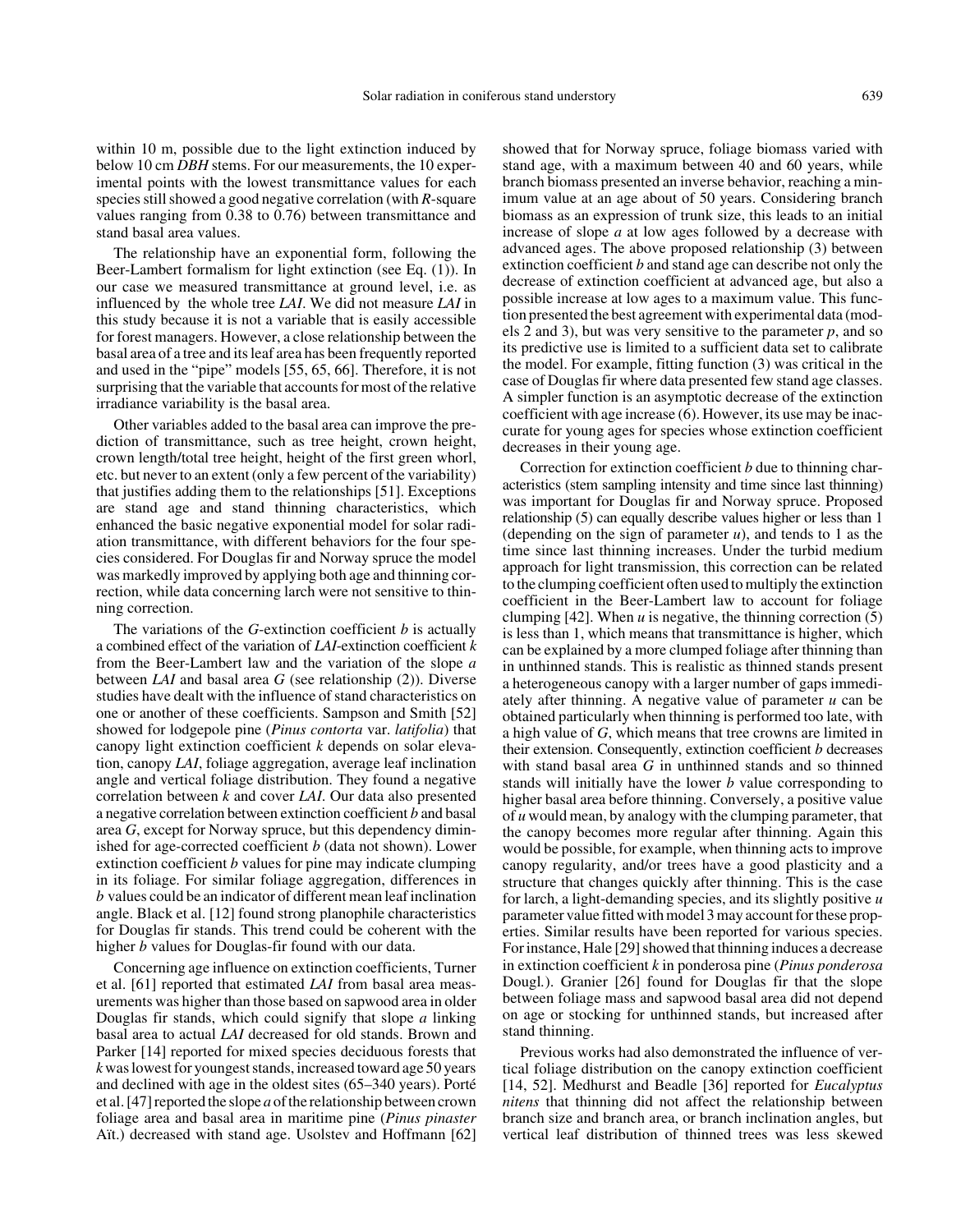toward the crown top than in unthinned stands, which could bring about an increase in canopy extinction coefficient *k*. Among the stand characteristics that are easiest to measure, total stem and crown heights could lead to a synthetic variable that could account for vertical leaf distribution. In this study these variables had insufficient weight in the general linear model analysis for stand transmittance to be maintained, so they were not used in the models proposed above. Nevertheless, it would be interesting to further analyze their effects on the extinction coefficient *b*, corrected for age and thinning characteristics in order to separate the effects of the different variables. A priori, stand height effects on light transmission should interfere mainly with age effects, as thinning is reported not to influence height growth (e.g., Roberts and Long [48], for *Abies lasiocarpa*).

# **5. CONCLUSION**

This study shows that with a very simple model, needing only the measurement of stand basal area, forest managers or scientists can accurately predict mean global solar radiation transmittance in the understory of even-aged coniferous stands of Douglas fir, Norway spruce, larch and Scots pine in the temperate climate zone. For a better prediction, stand age, and also thinning intensity and time since last thinning can be added to the model. Thus the model explicitly allows to take into account managing features, which are controlled by the forester However, for use in new conditions not explored by this study, this full model needs a large set of data to adjust the different parameters.

The simplified model 3S is easier to adjust, and is more convenient for predictive use. Nevertheless, the assumption that parameters *u* and *v* for thinning correction are general may be critical. It is expected that changes in cover structure after thinning depend on species traits such as mechanical and morphological plasticity, for example. Further analysis of data sets of larger size will be necessary to refine this point for thinned stands. However, the model can still be used by forest managers to adapt their silvicultural practice to different objectives according to light requirement, such as tree regeneration, plant biodiversity, biomass production, etc. [5]. The radiation transmittance model can also be included in more general models of silviculture, to help adapt silvicultural operations such as thinning to meet different objectives such as wood production, wood quality and biodiversity maintenance [46]. Finally, the model is obviously built with data on coniferous even-aged stands that are relatively regular and homogeneous. Its application to very heterogeneous stands (for instance with very large gaps or harvesting pathways), uneven-aged stands, or mixed stands with broad-leaved species is inadvisable until further work has been done.

**Acknowledgements:** The authors thank R. Jouvie, A. Marquier and F. Landré for their technical contributions in the field. They also thank D. Pauwels for her help in Belgium. The study was supported by grants from the Auvergne Region, the Auvergne Regional Directorate of Agriculture and Forest (DRAF Auvergne) and the European Community (FEOGA 5b and FAIR5 – CT 98-3354).

#### **REFERENCES**

Aussenac G., La maîtrise du microclimat en plantation, Rev. For. Fr. 38 (1986) 285–292.

- [2] Aussenac G., Granier A., Naud R., Éclaircie systématique dans un jeune peuplement de Douglas : modifications microclimatiques et influences sur la croissance, Rev. For. Fr. 36 (1984) 279–288.
- [3] Bailly A., Éclaircir les peuplements résineux : un impératif écologique, AFOCEL-ARMEF, Informations-Forêt 4 (1992) 342–348.
- [4] Balandier P., Landré F., Lampin N., Ruchaud F., Understorey vegetation diversity, composition and cover according to light level under canopies of larch stands thinned with different intensities, in: "Popular summaries of the Fourth International Conference on Forest Vegetation Management", Frochot H., Collet C., Balandier P., Compilation, Nancy, France, 17–21 June 2002, INRA, 2002, pp. 157–159.
- [5] Balandier P., Pauwels D., La lumière, outil sylvicole pour favoriser la diversité végétale ou la gestion cynégétique des peuplements de mélèze (*Larix* sp.), Forêt Wallone 61 (2002) 9–13.
- [6] Balandier P., Ruchaud F., Pauwels D., Jouvie R., Predicting light transmission through canopies of larch stands (*Larix* sp.) in France and Belgium, in: Pâques L.E. (Ed.), "Improvement of larch (*Larix* sp.) for better growth, stem form and wood quality", 2002/09/16- 21, Gap, Auvergne and Limousin, (FRA), INRA-Cemagref, 2002, pp. 340–349.
- [7] Baldocchi D., Collineau S., The physical nature of solar radiation in heterogeneous canopies: spatial and temporal attributes, in: Caldwell M.M., Pearcy R.W. (Eds.), Exploitation of Environmental heterogeneity by plants, Academic Press, 1994, pp. 21–72.
- [8] Ballaré C.L., Light gaps: sensing the light opportunities in highly dynamic canopy environments, in: Caldwell M.M., Pearcy R.W. (Eds.), Exploitation of Environmental heterogeneity by plants, Academic Press, 1994, pp. 73–110.
- [9] Beaudet M., Messier C., Growth and morphological responses of yellow birch, sugar maple, and beech seedlings growing under a natural light gradient, Can. J. For. Res. 28 (1998) 1007–1015.
- [10] Beaudet M., Messier C., Paré D., Brisson J., Bergeron Y., Possible mechanism of sugar maple regeneration failure and replacement by beech in the Boisé-des-Muir old-growth forest, Quebec, Ecoscience 6 (1999) 264–271.
- [11] Bigings G.S., Dobertin M., A comparison of distance-dependent competition measures for height and basal area growth of individual conifer trees, For. Sci. 38 (1992) 695–720.
- [12] Black T.A., Chen J.M., Lee X., Sagar R.M., Characteristics of shortwave and longwave irradiances under a Douglas-fir stand, Can. J. For. Res. 21 (1991) 1020–1028.
- [13] Blackburn W.J., Proctor H.T.A., Estimating photosynthetically active radiation from measured solar irradiance, Sol. Energy 31 (1983) 233–234.
- [14] Brown M.J., Parker G.G., Canopy light transmittance in a chronosequence of mixed-species deciduous forests, Can. J. For. Res. 28 (1994) 1694–1703.
- [15] Brunner A., A light model for spatially explicit forest stand models, For. Ecol. Manage. 107 (1998) 19–46.
- [16] Cannell M.G.R., Grace J., Competition for light: detection, measurement, and quantification, Can. J. For. Res. 23 (1993) 1969–1979.
- [17] Cannell M.G.R., Sheppard L.J., Milne R., Grace J., Light use efficiency and woody biomass production of poplar and willow, Forestry 61 (1988) 126–136.
- [18] Cescatti A., Modelling the radiative transfer in discontinuous canopies of asymmetric crowns. I. Model structure and algorithms, Ecol. Model. 101 (1997) 263–274.
- [19] Comeau P., Measuring light in the forest, Extension note 42, Ministry of Forests Research Program, British Columbia, 2000, 7 p.
- [20] Courbaud B., Comparing light interception with stand basal area for predicting tree growth, Tree Physiol. 20 (2000) 407–414.
- [21] Cutini A., The influence of drought and thinning on leaf area index estimates from canopy transmittance method, Ann. Sci. For. 53 (1996) 595–603.
- [22] Dai X., Influence of light conditions in canopy gaps on forest regeneration: a new gap light index and its application in a boreal forest in east-central Sweden, For. Ecol. Manage 84 (1996) 187–197.
- [23] Ferment A., Picard N., Gourlet-Fleury S., Baraloto C., A comparison of five indirect methods for characterizing the light environment in a tropical forest, Ann. For. Sci. 58 (2001) 877–891.